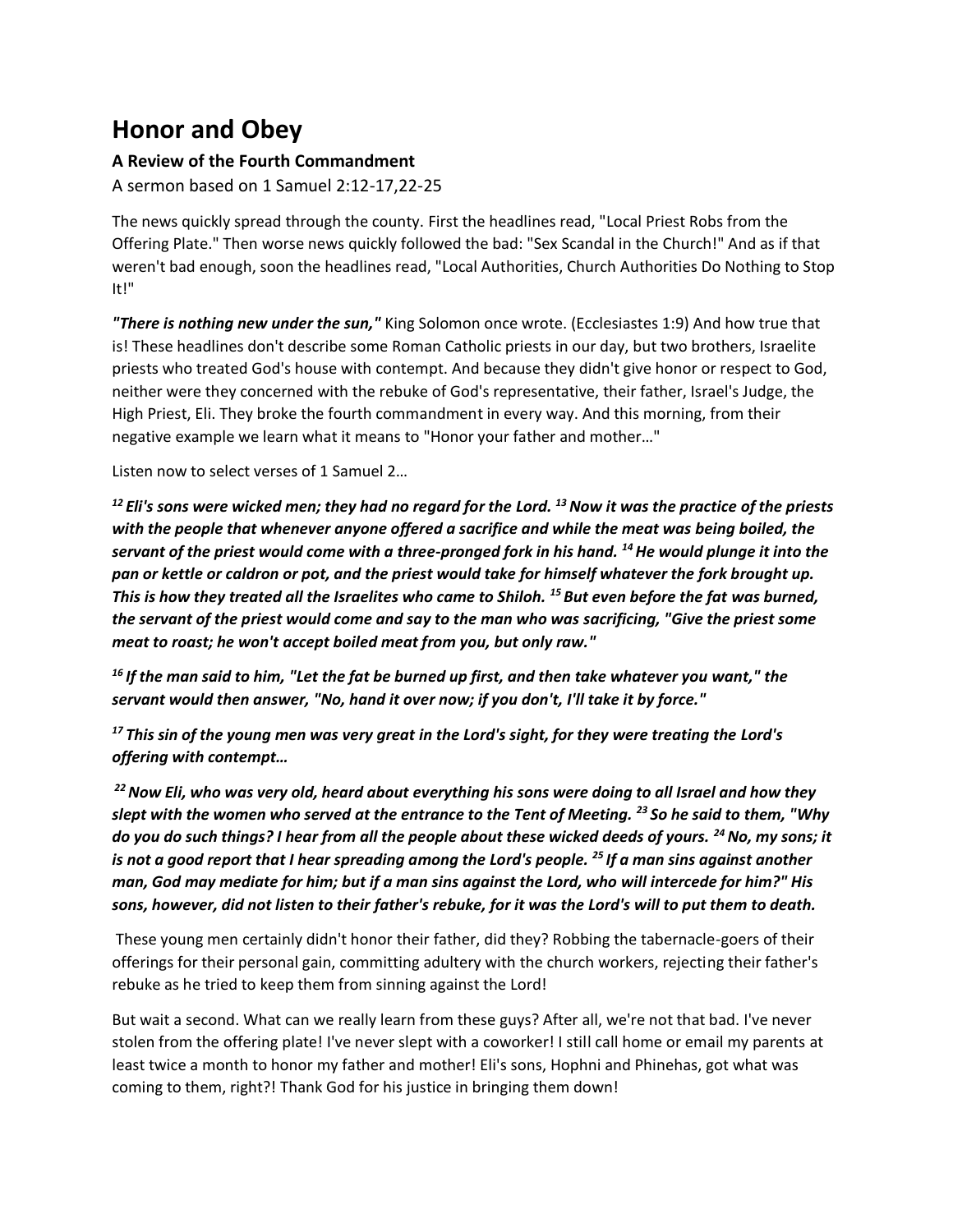Well, you know by now we're not off the hook that easily. I think of all the commandments the fourth is the one that probably parents love the most and kids hate the most. It applies to kids, but not to us as adults, or so we think. Maybe you made sure to bring the kids this morning so they could hear it! After all, unless you're still living at home under dad's roof, you're not really under dad's rules. Or maybe your parents have already departed from this life, and so for *that* reason you feel this commandment doesn't really apply to you.

But Martin Luther explained how we break this commandment with more than just mom and dad. Why does God give such honor to moms and dads? Simple: Because they serve as his representatives. If an ambassador visits a foreign nation, and he is received in a dishonorable way being insulted and mistreated, it's more than just an insult to the ambassador, but an affront to the very country that sent him! It's the same way with God! Dishonor his representatives and you dishonor him.

We break the fourth commandment when we fail to obey and honor, not just parents, but all those whom God has placed in a position of authority over us—whether it's parents, or pastors, or synod officials, governors, police officers, senators or presidents. Eli wasn't just Hophni and Phinehas' father. He was also their pastor, serving over them as the High Priest, and he was also their governor, serving as Israel's judge. They broke this commandment by the disrespect that they showed toward every form of God's representatives.

But still, we're not that bad, right? Maybe you're thinking, "I do obey and honor my folks, I listen to pastor, and I am a good law abiding citizen." Okay, I'll grant you all of that. Let's say we do perfectly obey God's representatives. But *how* do we obey them? As we've seen in the other commandments, God's not just interested in outward actions, but in attitudes. There's a bumper sticker that reads, *"Honor your father and mother… they haven't made out their will yet."* Does that sound like an attitude of honor and respect? Of course not!

Tim was grounded for his bad behavior. And though he didn't try to sneak out, he pointed out how unfair and unjust and cruel his parents were! He grumbled and complained and did all he could to make sure their evening was ruined as well.

John didn't speed on his way to work and kept a close eye on the speedometer. But when he got to work, he griped to his boss how stupid the speed limits were! Couldn't the city planners figure out that everyone needed to go faster on that road?!

Amy didn't care if he was senator. He was the worst candidate! If he won the next election she might move to Canada! While she'd never dream of doing anything illegal, she would do all she could to ruin his name and make sure no one voted for him.

Sally went to Sunday School and did the homework that was demanded of her and memorized the verse she was assigned. But she too made sure her parents knew how much she hated doing homework for church, of all places.

What do all of these have in common? They obeyed outwardly, but they certainly didn't honor and respect and love the authorities that God had placed over them. And if we're honest with ourselves, neither do we. God doesn't just say obey, but *honor* and obey. Honor them. Respect them. Love them even if they don't deserve it! Why? Because they're God's representatives! A sin against them is a sin against God.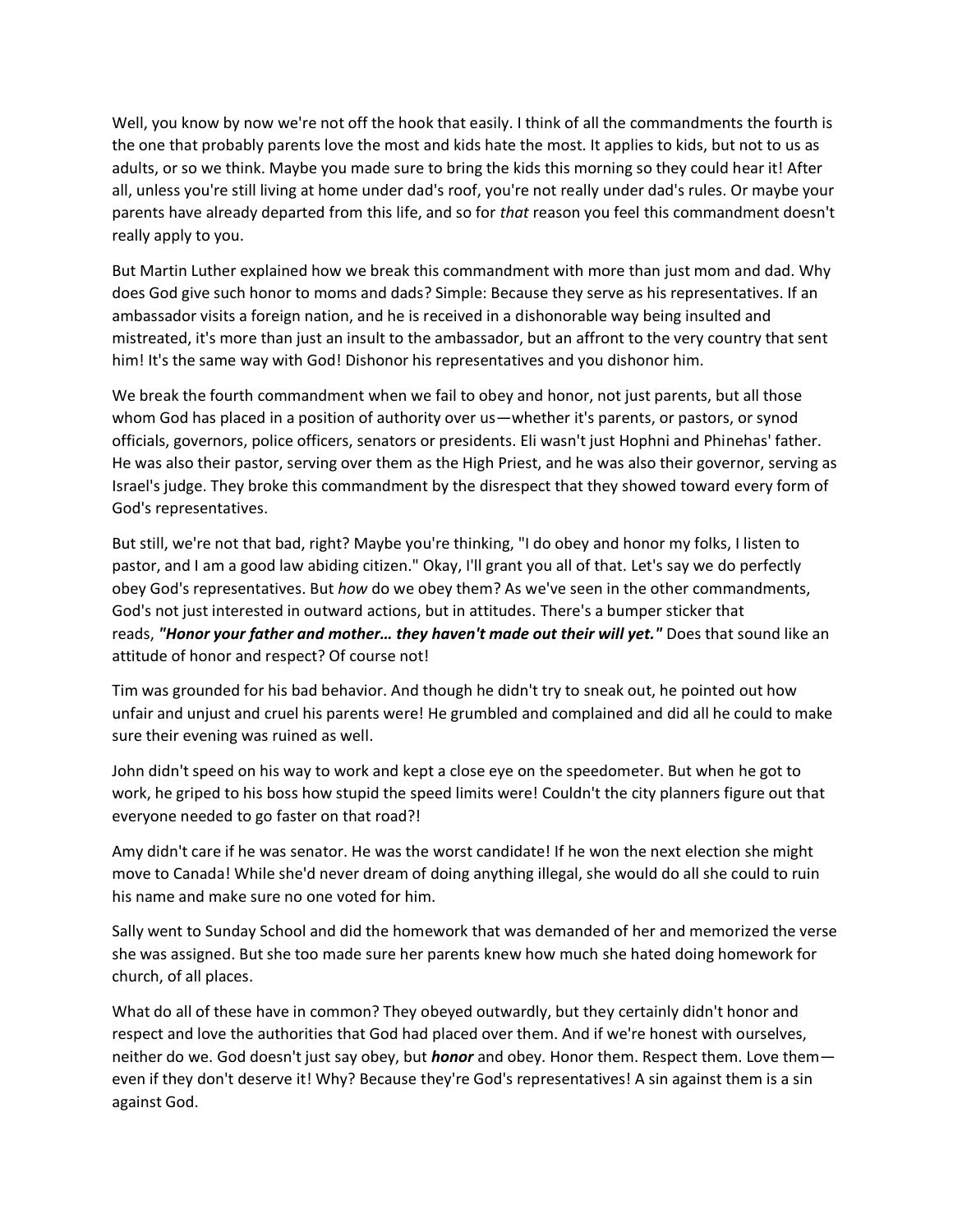You know the heart of the problem for Hophni and Phinehas lies in verse 12: *"they had no regard for the Lord."* Their sin, it says, *"was very great in the Lord's sight..."* literally, "in the Lord's face." And so is ours. Dishonor the parents he's placed over you, disrespect the pastor or elders he's called to represent him, grumble and complain about the government that God has established, and you dishonor, disrespect, and grumble and complain against *God*, saying to him, "I don't care if they represent you, God! In your face!"

And of course we deserve to have God take away our parents, remove the pastors and elders who feed us with his Word, and lose the freedoms and blessings we have through our government. In fact, we deserve to have God say, "You keep complaining and I'll give you something to complain about!" We deserve to have every blessing taken away and to be banished to hell forever!

Now if anyone ever had a right to complain about the authority over him, it was Jesus, wasn't it? He was perfect, but his parents were imperfect. Yet, Luke 2(:51) tells us that he *"went down to Nazareth and*  was obedient to [Mary and Joseph]" (Luke 2:51). His pastors, the Pharisees, were ignoring the gospel and teaching nothing but law, yet, he told his disciples, *"The teachers of the law and the Pharisees sit in Moses' seat. So you must obey them and do everything they tell you,"* before he followed up with, *"but do not do what they do, for they do not practice what they preach."* His government officials put him through a mock trial and condemned him to death, in spite of the fact that he was obviously innocent. Yet he honored and respected the government, paying his taxes and telling others to give to Caesar what was Caesar's. (Matthew 22:15-22)

And finally he perfectly obeyed his heavenly Father in all things! He never rebelled, never talked back, never complained, but always respected him, honored him, and obeyed him gladly and willingly—even when obedience meant torture, death and hell for no crimes of his own. How unfair! He had every right to complain. But ne never did. Instead he prayed to his Father, *"not my will, but yours be done."* (Matthew 26:20)

Why did he do all that? Why so obedient? He obeyed because he knew that we could not. He obeyed because he loved us so much! He obeyed perfectly and gave his perfect obedience to you. And he took every complaint, every disobedient act, every disrespectful thought you've ever had on himself! And on that cross he removed your guilt in breaking the fourth and every commandment! You are perfect in God's sight! And you are no longer hell-bound, but bound for an eternity of glory with your Father!

And he continues to bless us with his commandments! By the fourth, he not only protects and blesses those in authority, but especially those under that authority! God knows that under the authority he has established there is order, not chaos, blessings, not curses. And to this commandment he attaches a specific blessing!

Some of you may remember a man by the name of Captain Kirk. Well, Trekkie fans, do you remember who his first mate was? It was Dr. Spock. And do you remember the way Dr. Spock would wish someone farewell? [Vulcan hand sign] "Live long and prosper." Did you know that Gene Roddenberry, creator of Star Trek, wasn't the first to think up that line? It was actually God.

To the fourth commandment God added the promise: *"Honor your father and your mother that it might go well with you and that you might enjoy long life on the earth."* In other words, that you might live long and prosper. It certainly didn't happen for Hophni and Phinehas as their lives were cut short.